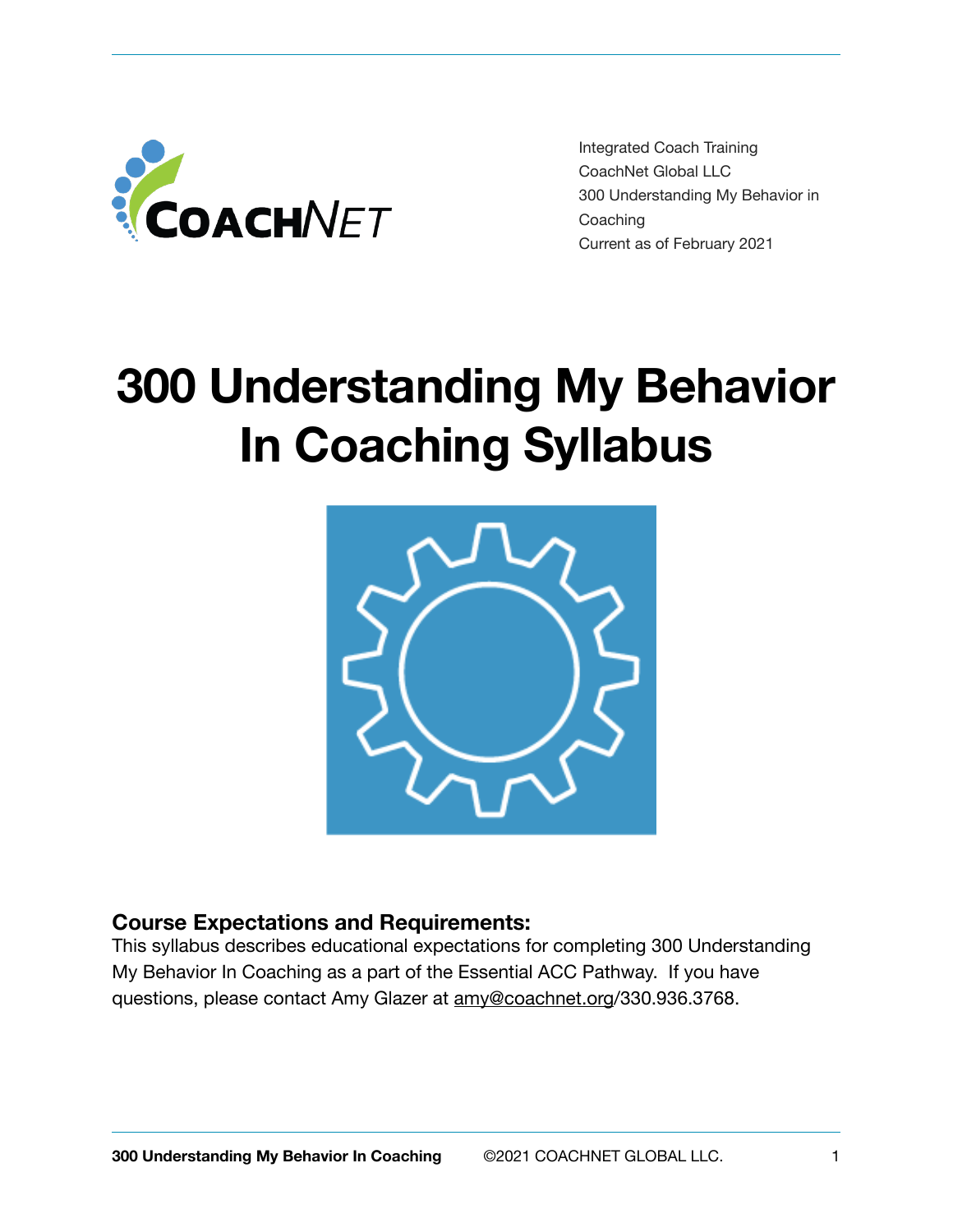## **Basic Information:**

- 300 Understanding My Behaviors in Coaching
- Online

#### **Number of Coach Specific Training Hours**:

- 4 x 60 minute class sessions (online)
- This course requires students to take the Harrison Assessment, which is included in the cost of the course. A link is located in the Pre-Work section of the CoachNet Website take the Harrison when you register for the course.
- CoachNet uses a system called Zoom Meeting for our online training. You can access it through the Zoom Meeting app, or through your browser. You can acquire the link through the CoachNet Website.
- One writing assignment (submitted for review by instructor).

#### **Instructor's Name:**

 John Mocko, PCC [john.w.mocko@gmail.com](mailto:john.w.mocko@gmail.com) 336.596.4517

### **Contacting the CoachNet Team:**

Amy Glazer, PCC Director of Operations [amy@coachnet.org](mailto:amy@coachnet.org) 330.936.3768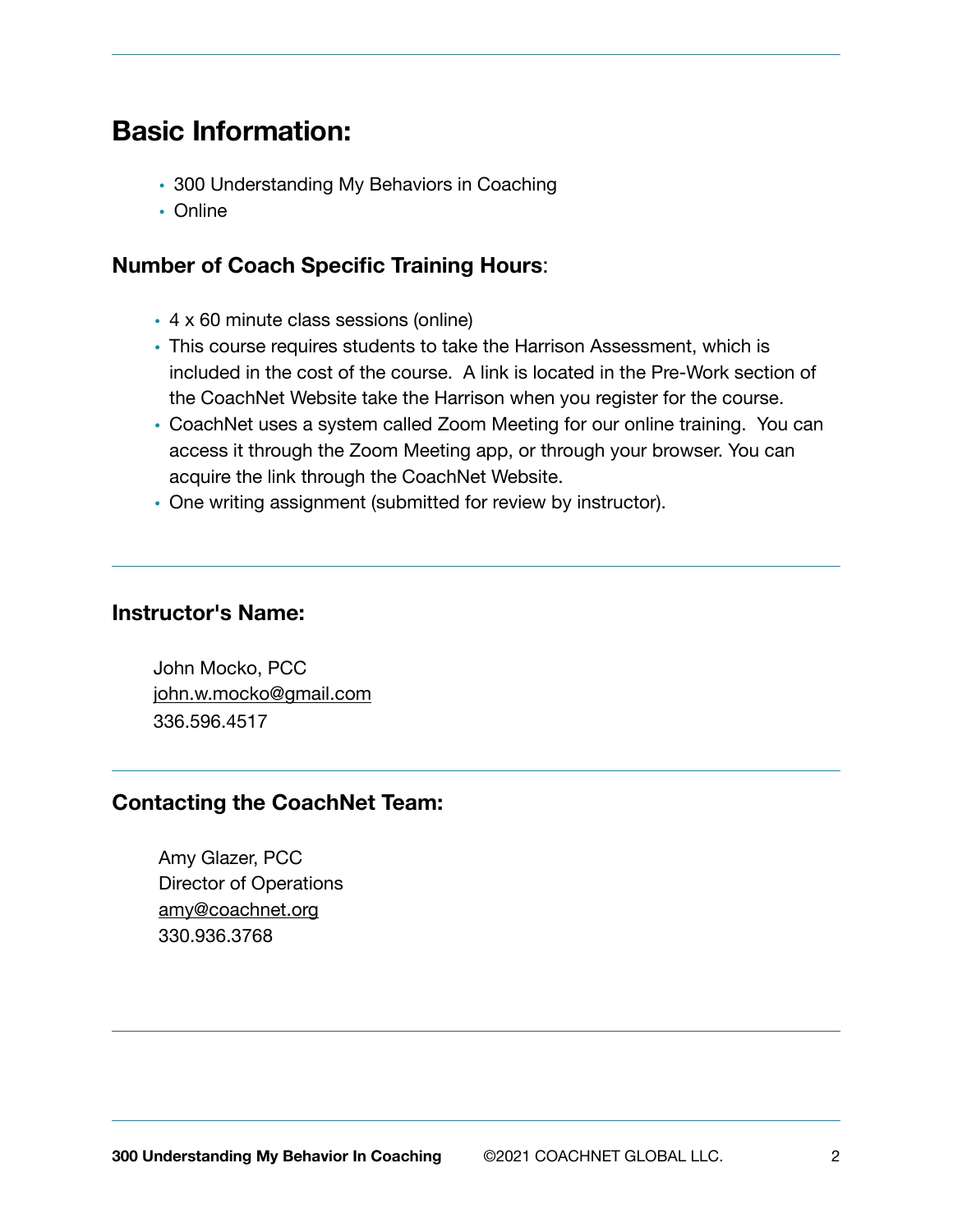## **Website Description:**

300 Understanding My Behavior In Coaching looks at what you do naturally and leverages those natural tendencies to help you coach more effectively. The first two sessions explore your self-perception and confirm with a group debriefing of the Harrison Assessment. The remaining sessions tailor your tendencies, so you make the most of your coaching opportunities. You will understand your behavior patterns and learn to make effective coaching decisions based on your natural behavioral patterns.

This course covers the following ICF Core Competencies:

- #1 Demonstrates Ethical Practice
- #5 Maintains Presence
- #6 Listens Actively
- #8 Facilitates Client Growth

Please check www.[www.CoachNet.org](http://CoachNet.org) to see when class is offered. 4 - 60 minute sessions Four coach-specific training hours Training Language: English

Prerequisites for the Assessment Series:

- Complete 25 hours of coach training
- 25 hours of coaching experience

**Instructor: John Mocko, PCC**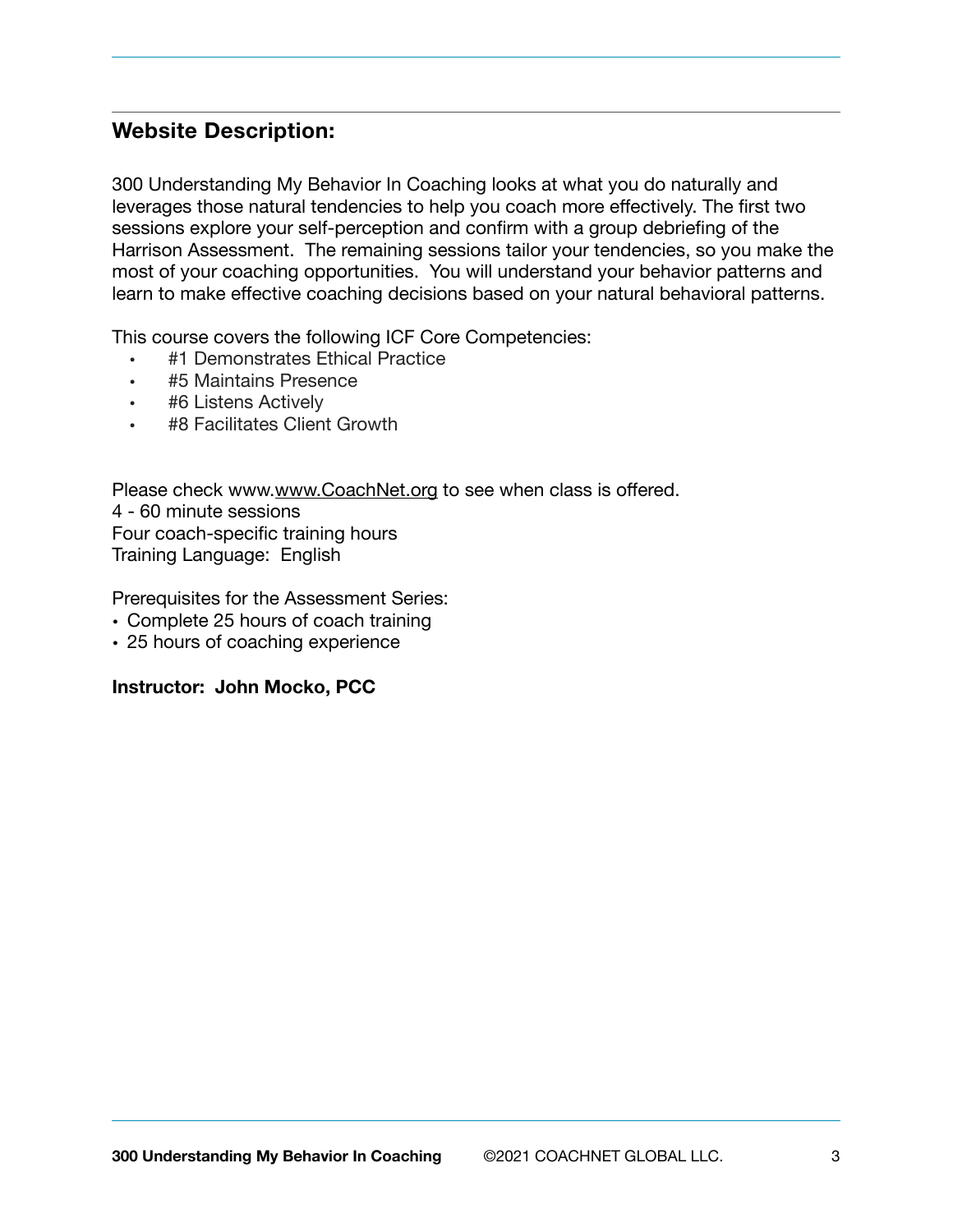## **Course Objectives:**

The objectives for this course are:

- Discover your most common behavioral traits.
- Identify behaviors that support and/or work against masterful coaching.
- Develop an action plan to coach according to your behavioral patterns.
- Commit to coaching behaviors that serve your client.
- Determine helpful constraints that will support effective coaching presence.

## **Required Student Resources:**

To successfully complete 300 Understanding My Behavior In Coaching you will need:

- A reliable internet connection
- A reliable telephone
- A completed Harrison Assessment that includes the following Harrison Reports:
	- Summary & Keywords
	- Traits & Definitions
	- Your Greatest Strengths
	- Paradox Graph
- A copy of the 300 Understanding My Behavior In Coaching Participant's Sessions Guide
- An email address
- Word processing software to submit final assignments in Microsoft Word format

Completing this course does NOT qualify you to use the Harrison Assessment in your coaching practice. Additional training is available if you want to add this to your toolkit.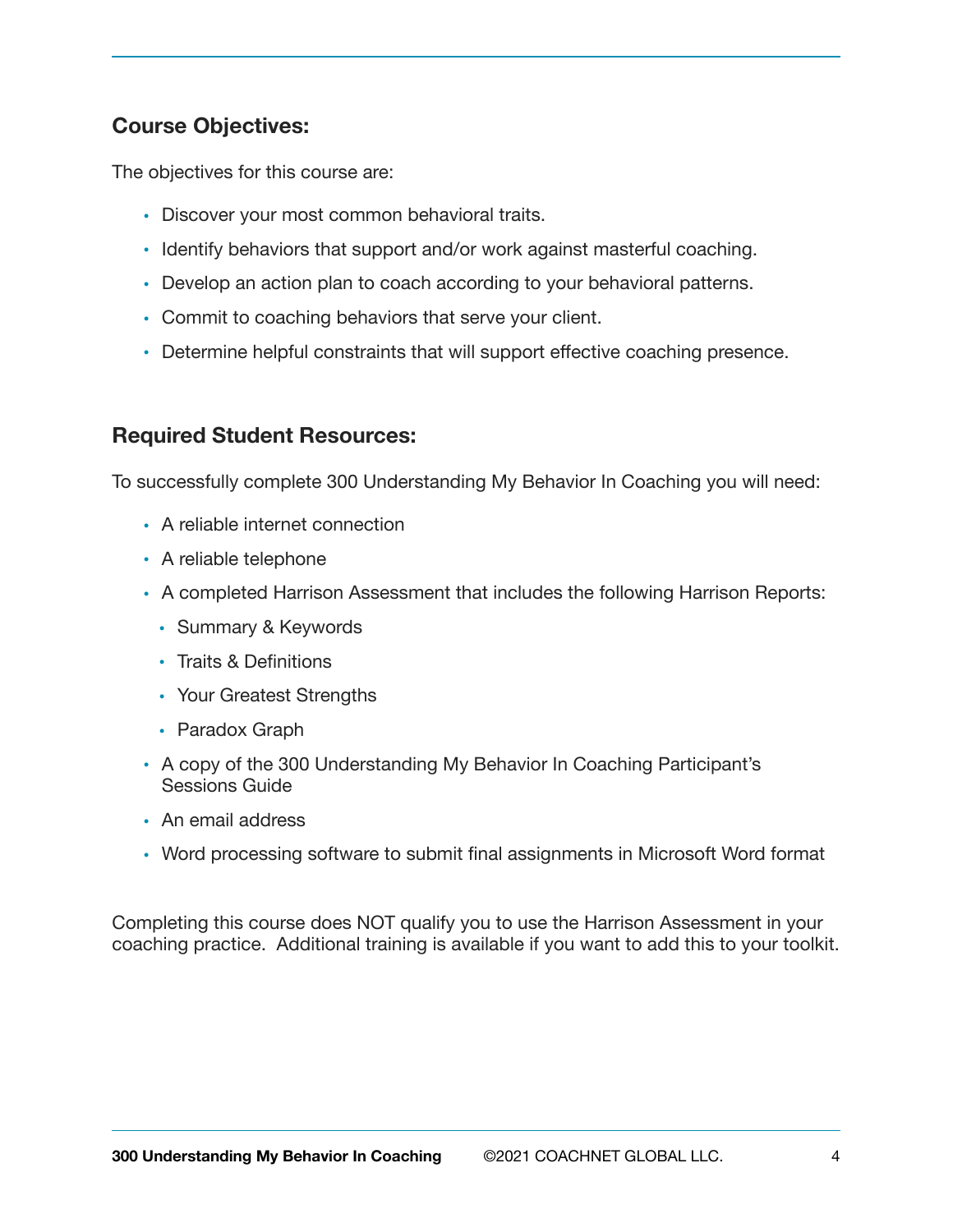## **Course Schedule/Outline/Calendar of Events:**

300 Understanding My Behavior In Coaching follows one of two formats: online for 4 - 60 minute sessions, online for two 2 hour sessions. Both formats include follow up assignments.

300 Understanding My Behavior In Coaching begins online 4-5 times per year on average.

#### *Course Outline:*

| Session | <b>Class Focus</b>                                             | <b>Follow Up Assignment</b>            |
|---------|----------------------------------------------------------------|----------------------------------------|
|         | <b>Understand Your Most</b><br><b>Common Behavioral Traits</b> |                                        |
|         | 2 Dive into Your Paradox<br>Report                             |                                        |
|         | 3 Using Your Results in your<br>Coaching, Part 1               |                                        |
|         | 4 Using Your Results in your<br>Coaching, Part 2               | Journal Assignment (15-45)<br>Minutes) |

All assignments must be emailed to the Instructor within 30 days of the final class.

## **Criteria for Grading:**

#### **300 Understanding My Behavior In Coaching is conducted on a pass/fail basis.**

#### **You will pass 300 Understanding My Behavior In Coaching if:**

- You attend the required 75% of live course sessions and participate in class discussions
- You listen to the recordings of missed session
- You submit your writing assignments demonstrating comprehension and application of the material